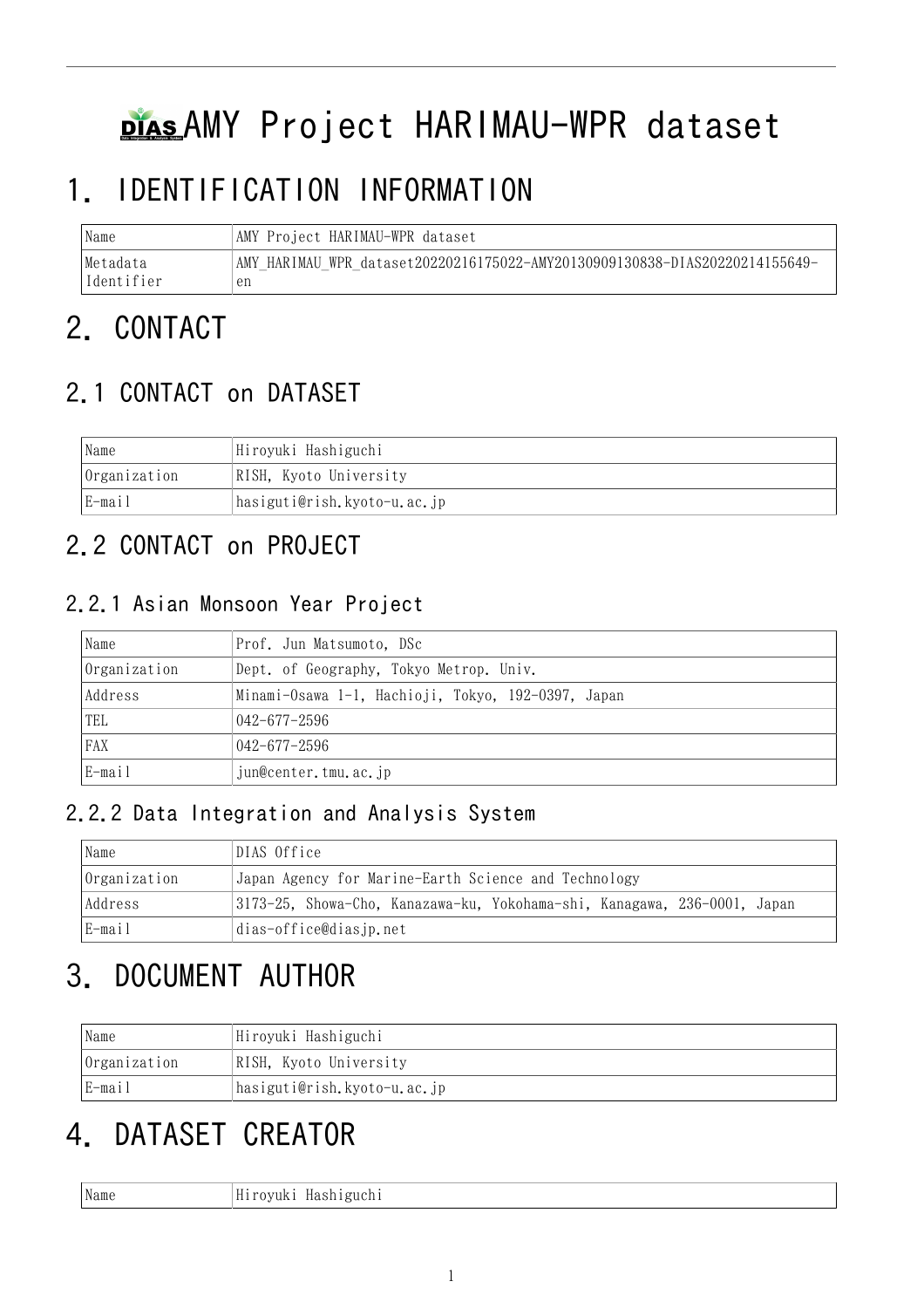| Organization          | RISH, Kyoto University      |
|-----------------------|-----------------------------|
| $E$ -mai <sub>1</sub> | hasiguti@rish.kyoto-u.ac.jp |

### 5. DATE OF THIS DOCUMENT 2022-02-16

# 6. DATE OF DATASET

creation : 2013-07-01

# 7. DATASET OVERVIEW

## 7.1 Abstract

The time-height plots of three components of wind velocity (zonal, meridional and vertical winds), echo power and spectral width of five radar beams in the lower troposphere between 0.2 and 10.0 km taken by the transportable wind profiler (called LQ7) at Pontianak in West Karimantan (0.00S, 109.37E, 90m MSL), Manado in North Suraesi (1.55N, 124.93E, 90m MSL), and Biak (1.18S, 136.10E, 15m MSL), Indonesia. File names are composed of date and variable abbreviations: (year)(month). (variable).gif (1-month plot) or (year)(month)(day).(variable).gif (1-day plot). The variable abbreviations are wnd, pwr and wdt, which mean wind velocity, echo power and spectral width, respectively. Local time is used for time data. The right panels of each time-height plot are 1 day or 1-month average profiles of each parameter as a function of height.

# 7.2 Topic Category(ISO19139)

climatologyMeteorologyAtmosphere

## 7.3 Temporal Extent

| Begin Date | $2007 - 02 - 22$   |
|------------|--------------------|
| End Date   | Under Continuation |

## 7.4 Geographic Bounding Box

| North<br>latitude      | bound $1.55$ |                |
|------------------------|--------------|----------------|
| West<br>longitude      |              | bound $109.37$ |
| Eastbound<br>longitude |              | 136.10         |
| South<br>latitude      |              | bound $-1.18$  |

## 7.5 Grid

| Dimension Name | Dimension Size Resolution Unit<br>(slice number of)<br>the dimension) |             |
|----------------|-----------------------------------------------------------------------|-------------|
| time           |                                                                       | 10 (minute) |
| vertical       |                                                                       | $100$ (m)   |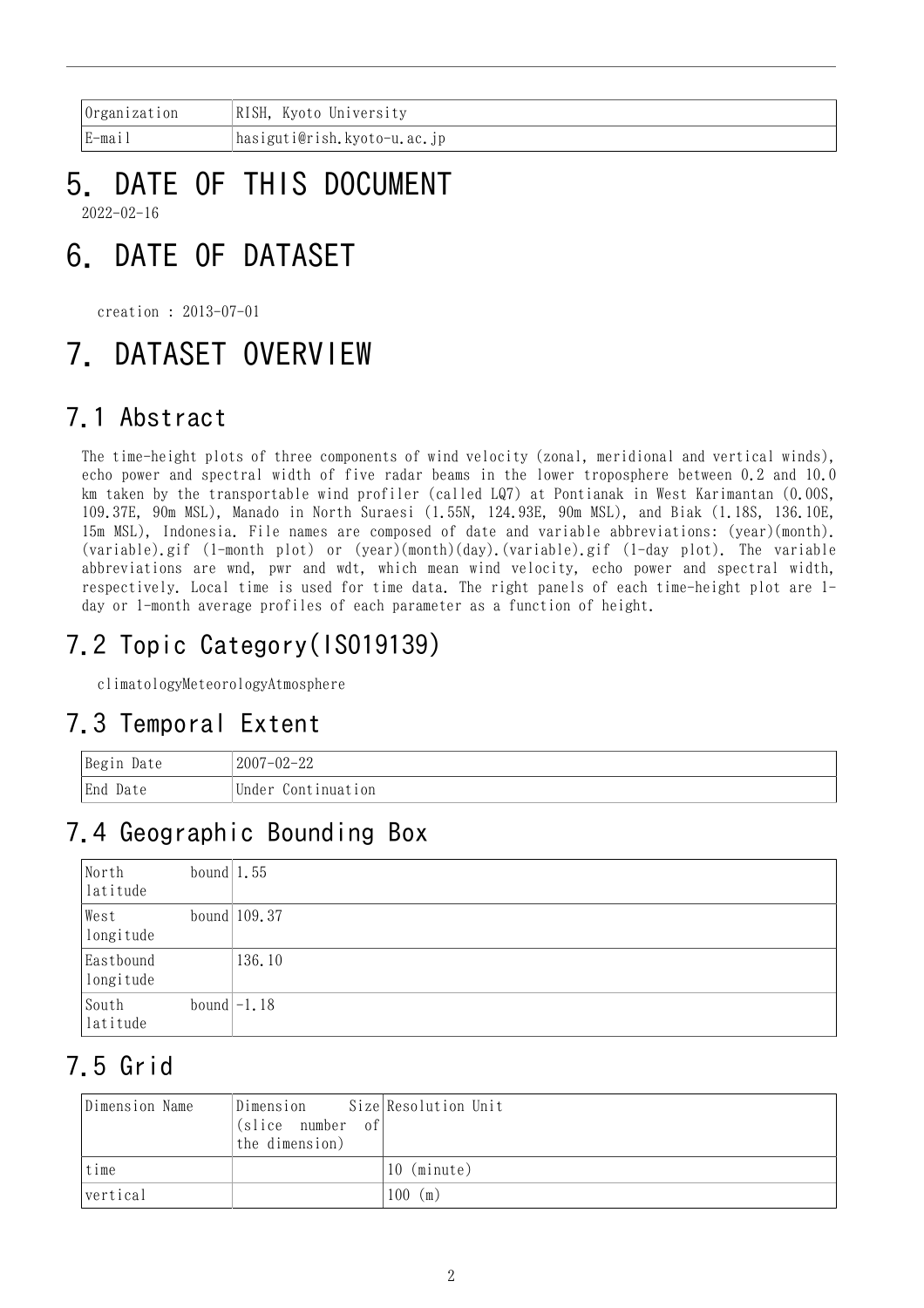## 7.6 Geographic Description

### 7.7 Keywords

#### 7.7.1 Keywords on Dataset

|                                                | Keyword Type | Keyword<br>Kevword |         | thesaurus |
|------------------------------------------------|--------------|--------------------|---------|-----------|
| Asia > South Eastern Asia > Indonesia<br>place |              |                    | Country |           |

#### 7.7.2 Keywords on Project

#### 7.7.2.1 Asian Monsoon Year Project

| Keyword Type | Keyword | Keyword<br>Name | thesaurus |
|--------------|---------|-----------------|-----------|
| place        | Asıa    | Country         |           |

#### 7.7.2.2 Data Integration and Analysis System

|       | Keyword Type | Keyword                                       | Keyword<br>Name | thesaurus |
|-------|--------------|-----------------------------------------------|-----------------|-----------|
| theme |              | $DIAS$ > Data Integration and Analysis System | No Dictionary   |           |

### 7.8 Online Resource

You can download this dataset from DIAS. : [https://data.diasjp.net/dl/storages/filelist/](https://data.diasjp.net/dl/storages/filelist/dataset:223) [dataset:223](https://data.diasjp.net/dl/storages/filelist/dataset:223)

### 7.9 Data Environmental Information

### 7.10 Distribution Information

| name<br>the contract of the contract of the contract of | --<br>$T \sim$<br>۰.<br><b>VAA</b> | $\sim$<br><sup>or</sup><br>$\sim$ $\sim$ $\sim$ $\sim$ $\sim$ |
|---------------------------------------------------------|------------------------------------|---------------------------------------------------------------|
|                                                         |                                    |                                                               |

# 8. DATA PROCESSING

9. DATA REMARKS

# 10. DATA POLICY

### 10.1 Data Policy by the Data Provider

If you acquire HARIMAU-WPR data, we ask that you acknowledge us in your use of the data. This may be done by including text such as WPR data were obtained by the JEPP-HARIMAU and SATREPS-MCCOE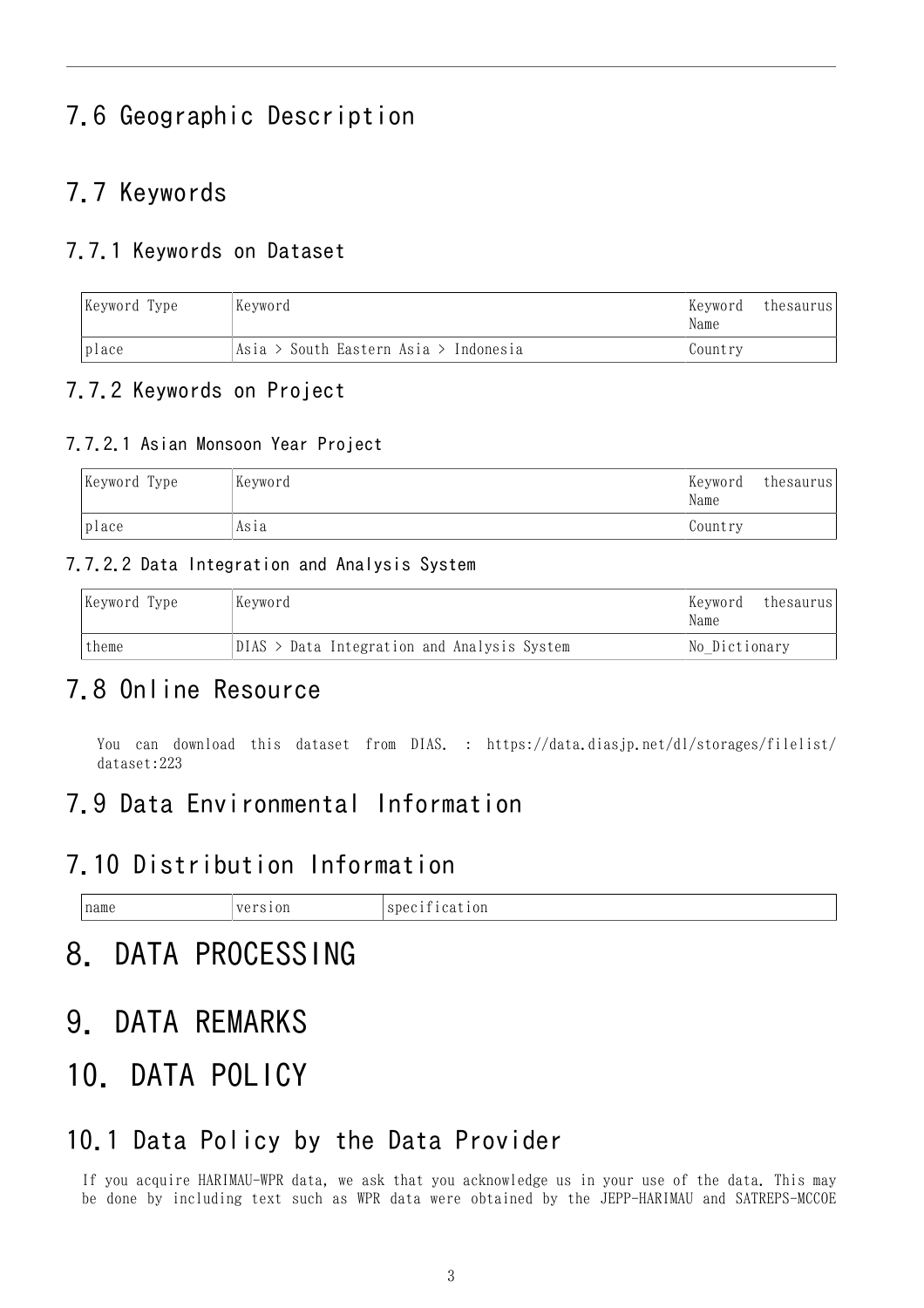projects promoted by JAMSTEC and BPPT under collaboration with RISH of Kyoto University, LAPAN, and BMKG. We would also appreciate receiving a copy of the relevant publications.

### 10.2 Data Policy by the Project

#### 10.2.1 Asian Monsoon Year Project

1. No financial implications are involved for the AMY data exchange.

2. Commercial use and exploitation of AMY data is prohibited.

3. Any re-export or transfer of the original data received from the CDA archive to a third party is prohibited.

4. The origin of AMY data being used for publication of scientific results must be acknowledged and referenced in the publication.

5. AMY data users are strongly encouraged to establish direct contact with data providers for complete interpretation and analysis of data for publication purposes.

6. Co-authorship of data users and AMY Projects' Principle Investigators on papers making extensive use of AMY data is justifiable and highly recommended.

 Whenever AMY data distributed by CDA are being used for publication of scientific results, the author(s) shall sent a copy of the respective publication, preferably in electronic form, to the CDA in order to build up a AMY publication library. CDA will maintain this library and will it make public, for example via CDA's web site, for a continuous monitoring of the AMY data applications and AMY's achievements in general.

#### 10.2.2 Data Integration and Analysis System

If data provider does not have data policy, DIAS Terms of Service (https://diasjp.net/en/policy/) and DIAS Privacy Policy (https://diasjp.net/en/privacypolicy/) apply.

If there is a conflict between DIAS Terms of Service and data provider's policy, the data provider's policy shall prevail.

## 11. LICENSE

## 12. DATA SOURCE ACKNOWLEDGEMENT

#### 12.1 Acknowledge the Data Provider

### 12.2 Acknowledge the Project

#### 12.2.1 Asian Monsoon Year Project

Whenever AMY data distributed by the CDA are being used for publication of scientific results, the data's origin must be acknowledged and referenced. A minimum requirement is to reference AMY and the CDA. If only data from one observation site (or a limited number of observation sites)